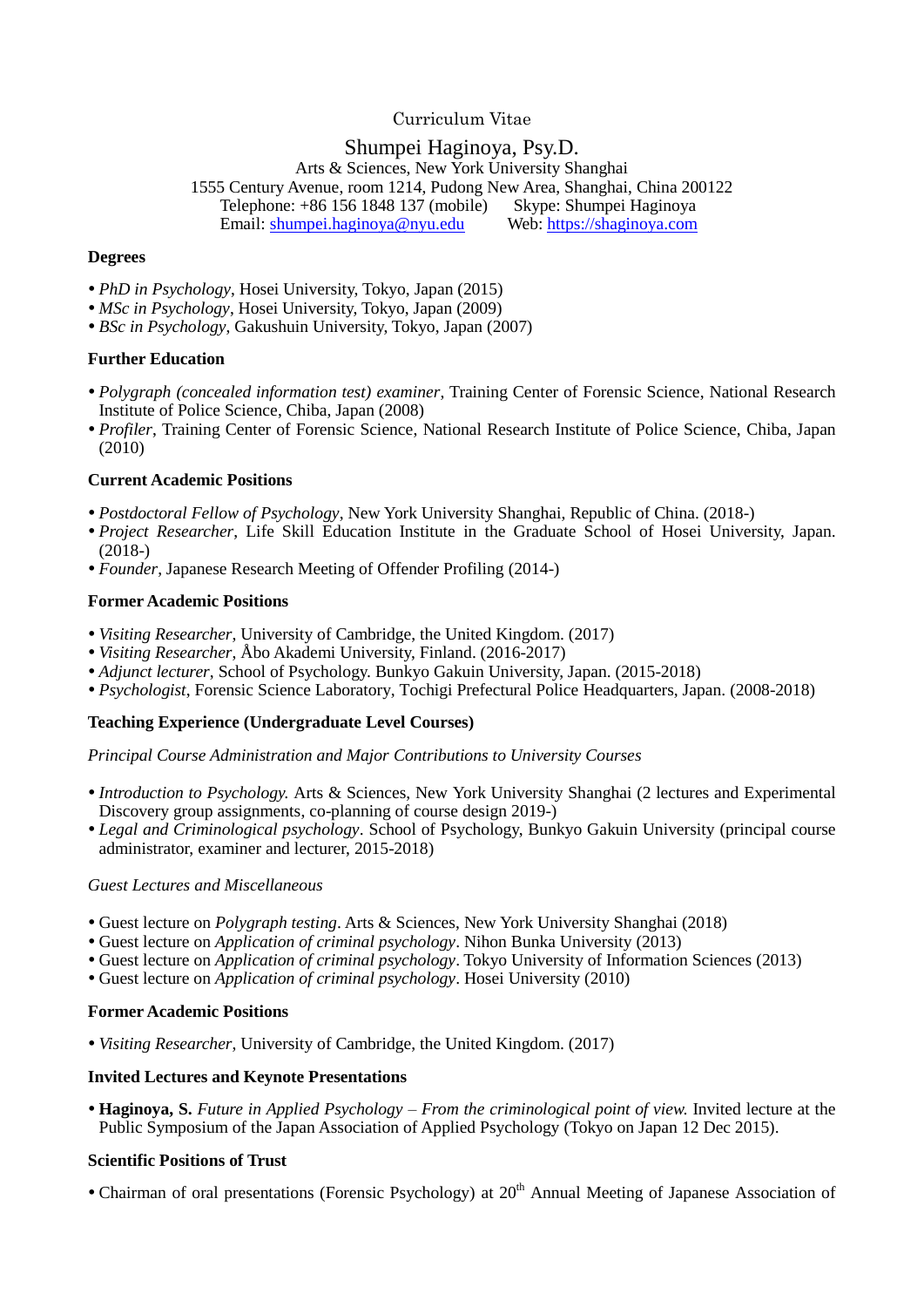Forensic Science and Technology (Tokyo, Japan on 13 Nov 2014)

## **Presentations at International Congresses and Events**

- **Haginoya, S.**, & Kuraishi, H. *Comparing the accuracy of geographic profiling, by considering the number of crimes.* Poster presentation at the  $71<sup>st</sup>$  Annual Meeting of the American Society of Criminology. (Washington DC on 19 Nov 2015)
- Kuraishi, H., & **Haginoya, S.** *The Development of a Japanese Geographic Profiling System in R Language.* Poster presentation at the 71<sup>st</sup> Annual Meeting of the American Society of Criminology. (Washington DC on 19 Nov 2015)
- Haginoya, S. *Predictable Classification of Serial Domestic Burglar in Japan* Poster presentation at the 16<sup>th</sup> World Congress of the International Society for Criminology (Kobe, Japan on 7 Aug 2011)

## **Presentations at National Congresses and Events**

- Haginoya, S. *Offender Profiling of Residential Burglary*. Oral presentation at 79<sup>th</sup> Annual Convention of the Japanese Psychological Association (Kawasaki, Japan on 22 Sep 2015)
- Haginoya, S. *A connection between Psychology and Offender Profiling*. Oral presentation at 77<sup>th</sup> Annual Convention of the Japanese Psychological Association (Sapporo, Japan on 19 Sep 2013)
- Haginoya, S. *Frontier of Offender Profiling*. Oral presentation at  $76<sup>th</sup>$  Annual Convention of the Japanese Psychological Association (Kawasaki, Japan on 12 Sep 2012)

## **Grants and Research Funding Awarded (total: 3,593,000 JPY)**

- 50,000 JPY Japanese Association of Criminal Psychology research grant (principal applicant; 2019)
- 500,000 JPY Meiji Yasuda Mental Health Foundation research grant; *"Testing the Effectiveness of Empowering Interviewer Training for Japanese (EIT-JP)"* (principal applicant; 2018)
- 1,443,000 JPY Telecommunication Advancement Foundation research grant; *"Exploring the Psychological Characteristics of Victims of Internet Fraud Using an Japanese Version of the Susceptibility-to-Persuasion Scale"* (principal applicant; 2017)
- 50,000 JPY Japanese Association of Criminal Psychology research grant (principal applicant; 2016)
- 1,000,000 JPY Hosei University Doctoral Thesis Publication Programme grant (principal applicant; 2015)
- 500,000 JPY JSPS KAKENHI grant number: 15H00053; *"Examining the Probability Distance Strategies in Geographic Profiling of Residential Burglaries"* (principal applicant; 2015)
- 50,000 JPY Japanese Association of Criminal Psychology research grant (principal applicant; 2013)

## **Academic awards**

 Young Researcher Award (2015) - Prize awarded by the Japan Association of Applied Psychology for the journal article entitled "Linkage Analysis of House Burglaries."

## **Reviewing Assignments (number of completed reviews in parentheses)**

Ad hoc reviews for *Japanese Journal of Forensic Science and Technology* (1)

## **Memberships of Professional Bodies**

• Member:

Japanese Psychological Association Japan Association of Applied Psychology Japanese Association of Criminal Psychology Japanese Association of Forensic Science and Technology

## **References**

Professor Pekka Santtila, Arts & Sciences, New York University Shanghai, China. [pekka.santtila@nyu.edu](mailto:pekka.santtila@nyu.edu)

Professor Keita Ochi, Faculty of Letters, Hosei University, Japan. [kochi@hosei.ac.jp](mailto:kochi@hosei.ac.jp)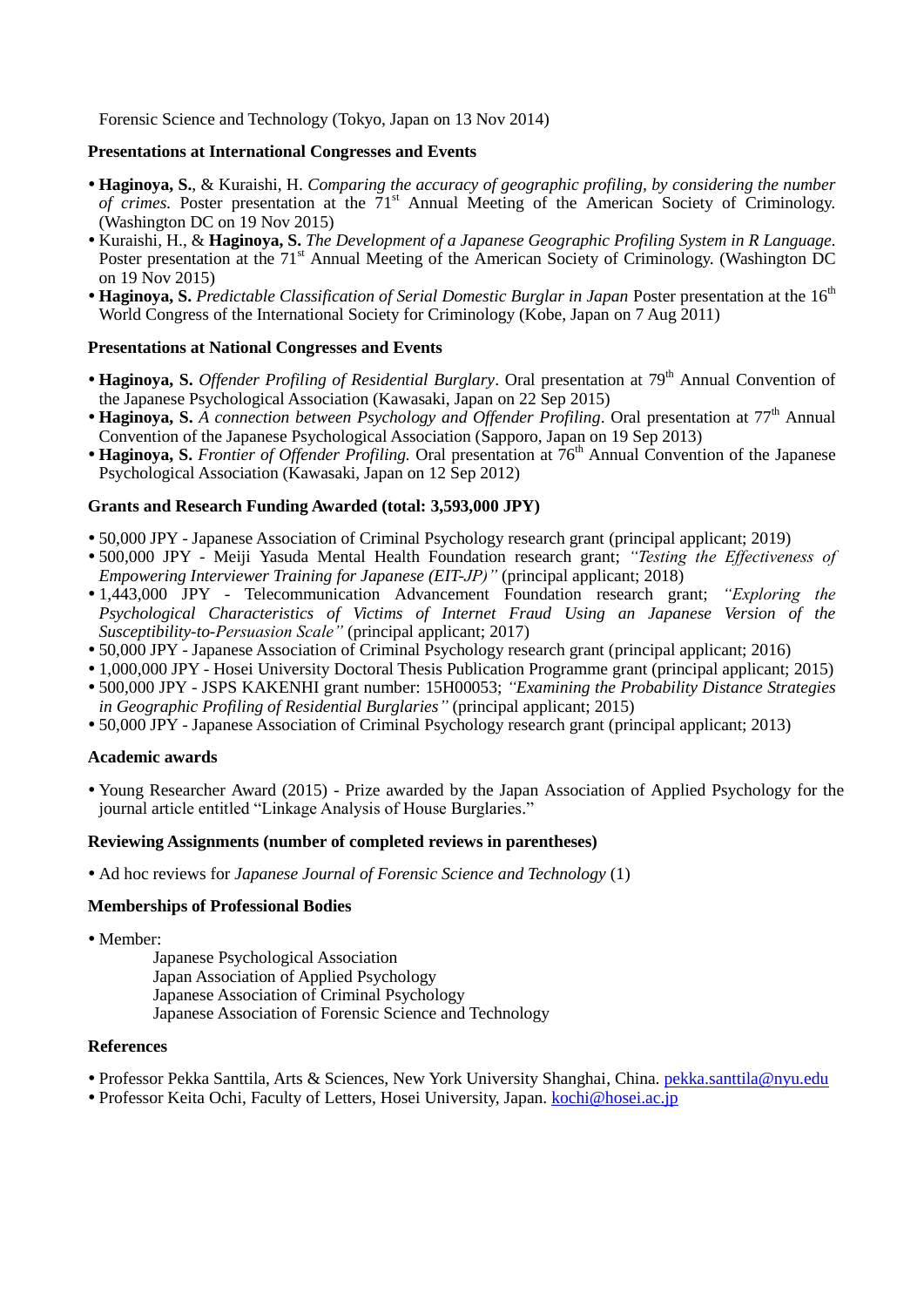# **List of Publications**

**Impact Analysis** (Harzing's Publish or Perish Statistics, accurate as of June 1, 2019):

| Papers: 11           | Citations/paper: 1.18  | $h$ -index: 2         |
|----------------------|------------------------|-----------------------|
| Citations: 13        | Citations/author: 8.92 | $g$ -index: 3         |
| Citation years: 5    | Papers/author: 6.25    | $h$ I, norm: 1        |
| Citations/year: 2.60 | Authors/paper: 3.27    | $h$ I, annual: $0.20$ |

Most cited paper: #17 (Haginoya, Psych Crim Law 2014: 7 times)

#### **Monographs, Book Chapters in Edited Volumes, and Edited Conference Proceedings**

- 1. **Haginoya, S.** (in press). Research on case linkage using logistic regression analysis (Rojisuteikku kaikibunseki wo mochiita jikenrinkubunseki ni kansuru kenkyu). Applied Psychology Handbook Editorial Committee (ed.) *Handbook of Applied Psychology (Oyoushinrigaku handobukku)*, Fukumura Shuppan Inc. (Japanese)
- 2. **Haginoya, S.** (in press). Geographic profiling (Chiri teki purofairingu). Kazunori Hanyu, Seiji Shibata, & Takahito Shimada (eds.) *Easy-to-understand Environmental Psychology (Yoku-wakaru kankyoshinrigaku),* Minerva Shobo. (Japanese)
- 3. **Haginoya, S.** (2018). Chapter 7: Theft in elders (koreisha niyoru setto). Keita Ochi (ed.) *Criminal Psychology of the Elderly (koreisha no hanzaishinrigaku),* Seishin Shobo. (Japanese)
- 4. **Haginoya, S.** (2018). Chapter 6: Environmental psychology about criminal investigation (Hanzaisosa ni kansuru kankyoshinrigaku). Nobuo Ota and Kazunori Hanyu (eds.) *Environmental psychology: Psychology and job series 17 (Kankyoshinrigaku: Shirizu shinrigaku to shigoto 17)*, Kitaohji shobo (Japanese)
- 5. **Haginoya, S.** (2016). Word map Psychology in crime investigation: Leading edge of profiling approaching the psychology and behavior in felonious offenders (Wadomappu hanzaisosa no shinrigaku: Kyoakuhan no shinri to kodo ni semaru purofairingu no saisentan, Book review: 2015, Shinyosha). *Japanese Journal of Social Psychology*, 32(2), 142-143. (Japanese)
- 6. **Haginoya, S.** (2016). Chapter 11: Theft (Setto). Keita Ochi & Masayuki Kiriu (eds.) *Textbook: Legal and Criminological Psychology (Tekisuto shihohanzaishinrigaku)*, Kitaohji shobo. (Japanese)
- 7. **Haginoya, S.** (2016). Residential burglar (Jutaku shinnyuto). Japanese Association of Criminal Psychology (ed.) *Encyclopedia of Crime Psychology (Hanzaishinrigaku jiten)*, Maruzen publishing, (Japanese).
- 8. **Haginoya, S.** (2016). *Offender profiling study: Analysis of residential burglaries (Hanzaisha purofuairingu kenkyu: Jutaku taisho shinnyusetto jiken no bunseki)*, Kitaohji shobo. (Japanese)
- 9. **Haginoya, S.** (2011). "Detection of deception using non-verbal behavior" and "Criteria based content analysis" and "Criminal psychological linguistics" K. Ochi, M. Fujita, and K. Watanabe (eds.) *Encyclopedia of Law and Psychology (ho to shinrigaku no jiten)*, Asakura Publishing Co. (Japanese)

## **Articles Published in Peer-Review Journals**

- 10.Hanayama, A., **Haginoya, S.**, & Kuraishi, H. (2019). Comparing accuracy of geographic profiling by differences in distance measures. *Japanese Journal of Forensic Science and Technology*, (March), 1–14. doi: 10.3408/jafst.755 (Japanese)
- 11.Hanayama, A., **Haginoya, S.**, Kuraishi, H., & Kobayashi, M. (2018). The usefulness of past crime data as an attractiveness index for residential burglars. *Journal of Investigative Psychology and Offender Profiling*, (March), 1–14. doi: 10.1002/jip.1507
- 12.**Haginoya, S.**, Kuraishi, H., Hanayama, A., Kobayashi, M., Hosokawa, T., & Sugimoto, T. (2017).